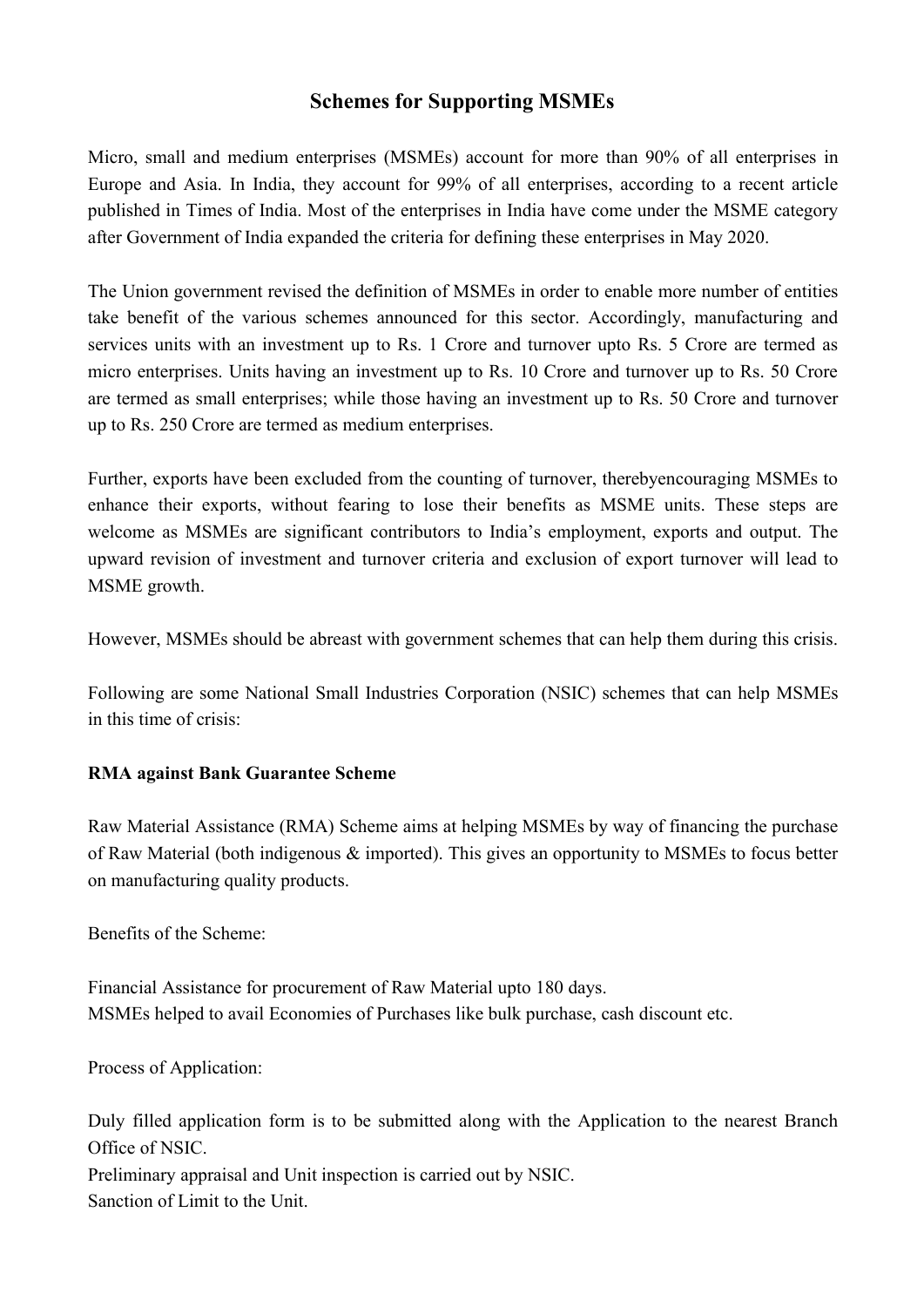Signing of agreement between NSIC and Unit. Disbursement of assistance to the unit.

Terms and Conditions:

Security in the form of Bank Guarantee from Approved Banks.

Charges:

Rate of interest in respect of assistance availed on or after 01.06.2020 will range between 8.00 - 9.50% p.a..

Processing fee on new sanctions and renewals will range between 0.5 - 1.00% p.a..

## **Bill Discounting Scheme**

The Scheme will cover discounting of bills arising out of genuine trade transactions i.e. supplies made by Micro, Small and Medium Enterprises (MSMEs) to reputed Public Limited Companies / State and Central Govt. Departments / Undertakings / Private Limited Companies (not traders), engaged in manufacturing / service activities.

Grant of Seller-wise Limits:

Bills (Bill of exchange) drawn by MSMEs against their supplies made, duly accepted by the purchaser will be discounted. Annual limits can be fixed for such units by obtaining information as per the prescribed application form.

Period of Usance of Bills to be considered for Discounting:

The maximum usance period of the bills (Bill of Exchange) shall not exceed 180 days.

Security:

i) Bank guarantees issued by approved banks equivalent to the value of assistance.

ii) Personal guarantee of proprietor, partners of firms and Directors of the company.

Charges:

Discounting Charges (Effective from 01.06.2020) range between 7.00 - 8.50% p.a.

Processing fee on new sanctions and renewals will range between 0.5 - 1.00% p.a.